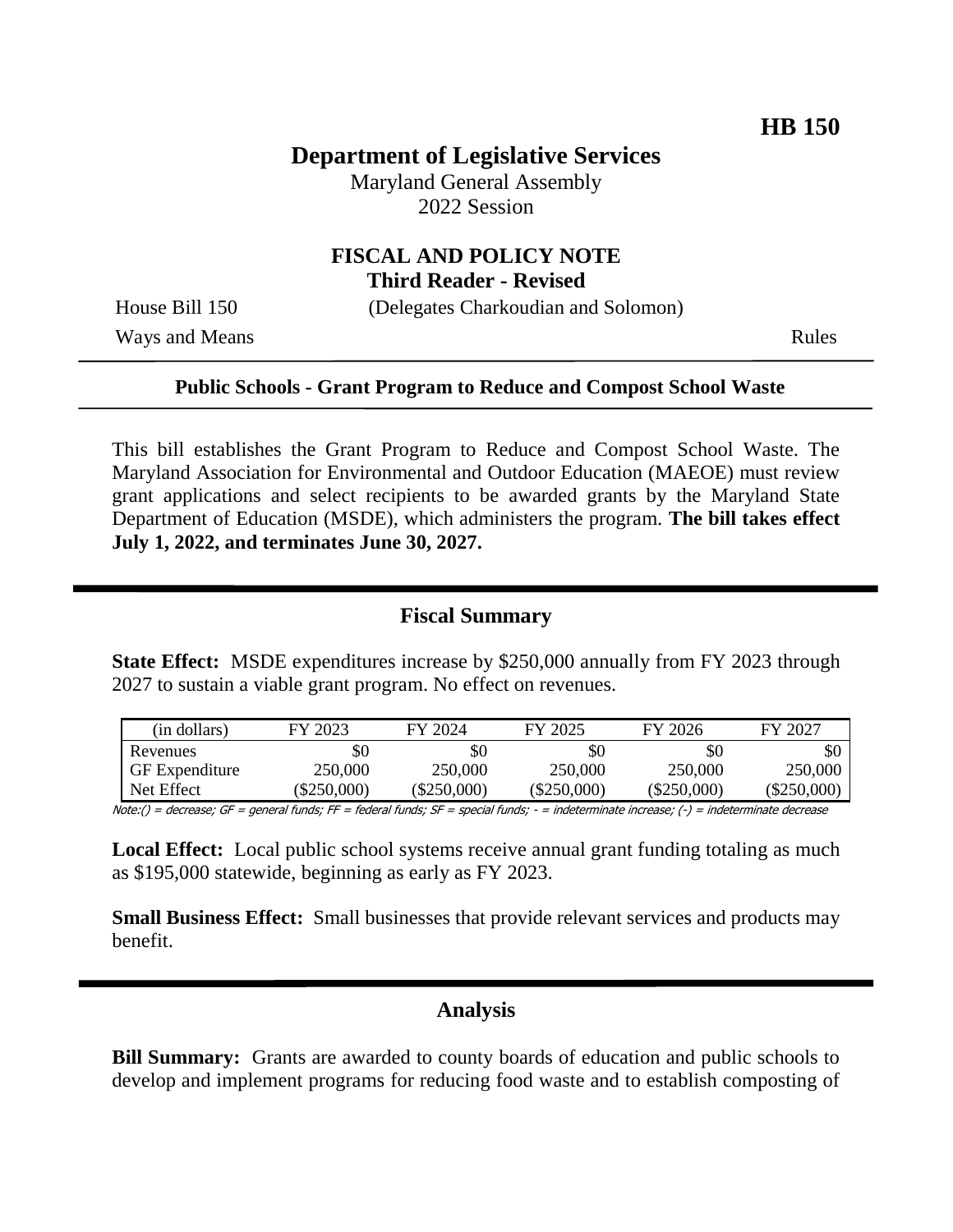pre- and post-consumer waste. Required program components are specified as are criteria for prioritizing grant awards.

Grant recipients must report to MSDE on program outcomes, and MSDE must annually report to the General Assembly on the program beginning December 1, 2023. MSDE must coordinate with the Department of the Environment to identify and apply for federal funding that may be used to support the program. MSDE may adopt regulations to implement provisions of the bill.

**Current Law:** Chapter 637 of 2016 authorizes a county board of education to develop and implement a food recovery program that reduces food waste by donating leftover or excess food in schools under its jurisdiction to a local food bank or other nonprofit organization. If a county board exercises this authority, it may apply for recognition of its food recovery program under any relevant certification program.

**State Expenditures:** General fund expenditures increase by \$250,000 annually through fiscal 2027, based on the assumption that (1) a viable program calls for the equivalent of approximately \$8,000 for each of the 24 local school systems and (2) program funding can be used to cover administrative costs for the grant program, as discussed below.

Administrative costs, to be shared between MAEOE and MSDE, increase by \$55,400 in fiscal 2023, including costs to hire the equivalent of a half-time education program specialist to implement and administer the program. This estimate assumes that in accordance with the bill's effective date, expenditures commence at the beginning of fiscal 2023. As shown below, the estimate includes the equivalent of a salary and fringe benefits for the half position, one-time start-up costs, and other ongoing operating expenses.

| <b>Total FY 2023 Expenditures</b>       | \$55,409 |
|-----------------------------------------|----------|
| <b>Other Ongoing Operating Expenses</b> | 530      |
| <b>One-time Start-up Costs</b>          | 6,548    |
| <b>Salary and Fringe Benefits</b>       | \$48,331 |
| Position                                | 0.5      |

Because MAEOE must review grant applications and select grant awardees, it is assumed that this does not constitute a half position within MSDE. Future year expenditures reflect annual increases, employee turnover, ongoing operating expenses, and elimination of one-time costs, and terminate after fiscal 2027. As the program lasts for five full years, it is assumed that a regular, rather than contractual, position is needed. To the extent that federal funds are available for the program, general fund expenditures are less.